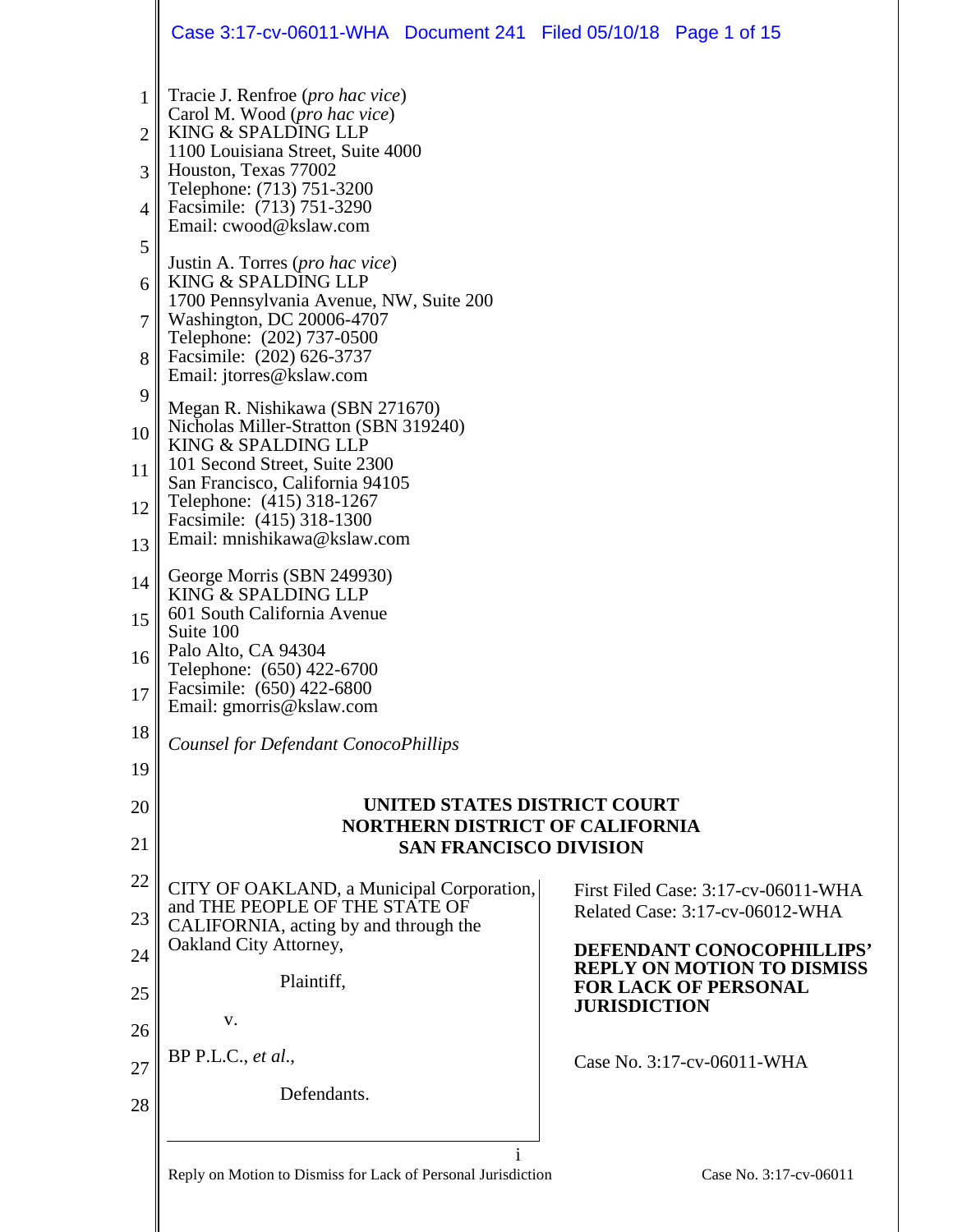|                              | Case 3:17-cv-06011-WHA Document 241 Filed 05/10/18 Page 2 of 15                                                           |                                                       |
|------------------------------|---------------------------------------------------------------------------------------------------------------------------|-------------------------------------------------------|
| $\mathbf{1}$<br>$\mathbf{2}$ | CITY AND COUNTY OF SAN FRANCISCO,<br>a Municipal Corporation, and THE PEOPLE OF<br>THE STATE OF CALIFORNIA, acting by and | Case No. 3:17-cv-06012-WHA                            |
| 3                            | through the San Francisco City Attorney<br>DENNIS J. HERRERA,                                                             | Hearing Date: May 24, 2018                            |
| 4                            | Plaintiff,                                                                                                                | Time: 8:00 a.m.<br>Location: Courtroom 12, 19th Floor |
| $\mathfrak{S}$               | ${\bf V}$ .                                                                                                               | The Honorable William H. Alsup                        |
| 6                            | BP P.L.C., et al.,                                                                                                        |                                                       |
| $\tau$                       | Defendants.                                                                                                               |                                                       |
| $8\,$                        |                                                                                                                           |                                                       |
| 9                            |                                                                                                                           |                                                       |
| 10                           |                                                                                                                           |                                                       |
| 11                           |                                                                                                                           |                                                       |
| 12<br>13                     |                                                                                                                           |                                                       |
| 14                           |                                                                                                                           |                                                       |
| 15                           |                                                                                                                           |                                                       |
| 16                           |                                                                                                                           |                                                       |
| 17                           |                                                                                                                           |                                                       |
| 18                           |                                                                                                                           |                                                       |
| 19                           |                                                                                                                           |                                                       |
| 20                           |                                                                                                                           |                                                       |
| 21                           |                                                                                                                           |                                                       |
| 22                           |                                                                                                                           |                                                       |
| 23                           |                                                                                                                           |                                                       |
| 24                           |                                                                                                                           |                                                       |
| 25<br>26                     |                                                                                                                           |                                                       |
| 27                           |                                                                                                                           |                                                       |
| 28                           |                                                                                                                           |                                                       |
|                              | $\overline{\textbf{ii}}$                                                                                                  |                                                       |
|                              | Reply on Motion to Dismiss for Lack of Personal Jurisdiction                                                              | Case No. 3:17-cv-06011                                |
|                              |                                                                                                                           |                                                       |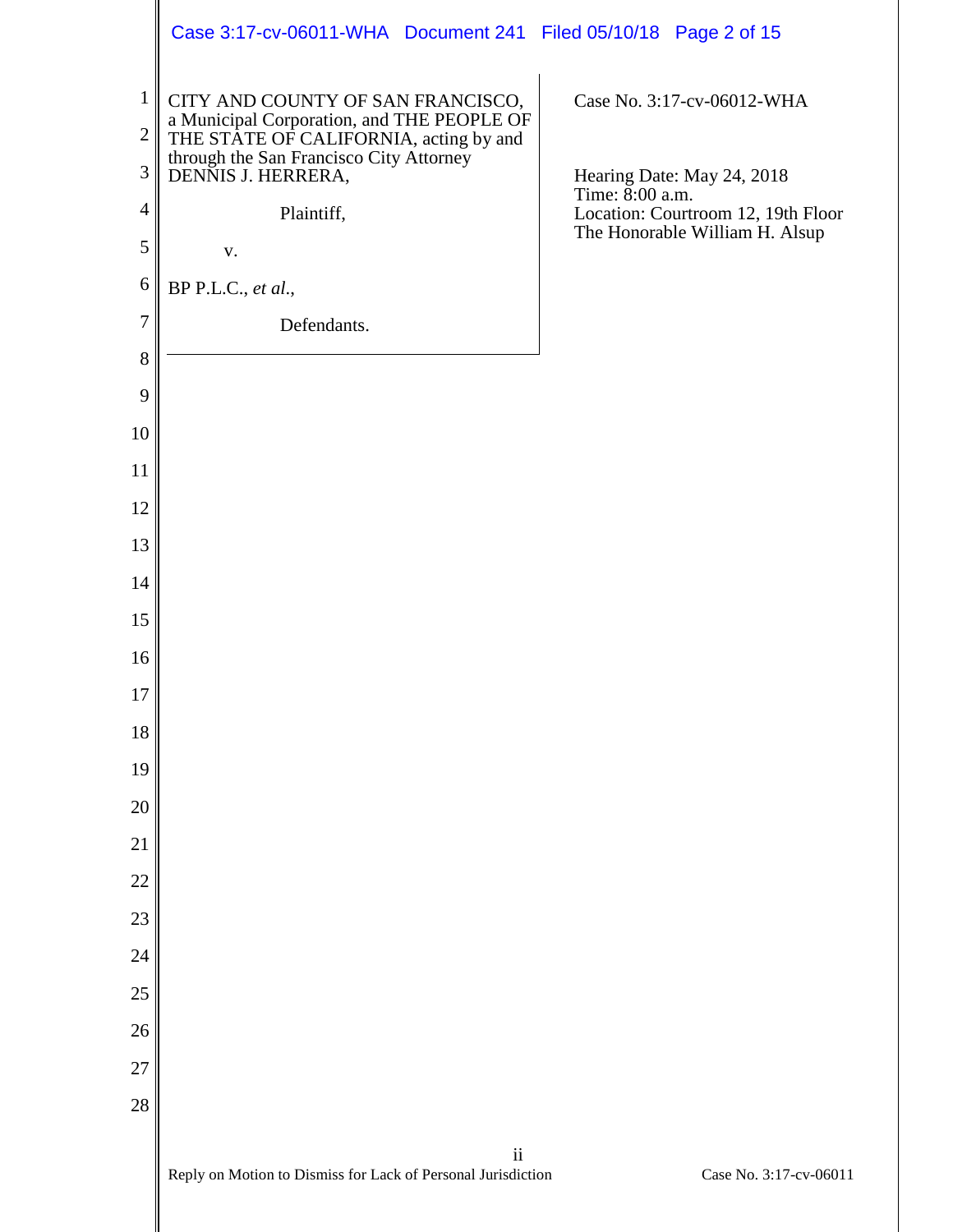|                | Case 3:17-cv-06011-WHA  Document 241  Filed 05/10/18  Page 3 of 15                            |
|----------------|-----------------------------------------------------------------------------------------------|
| 1              | <b>TABLE OF CONTENTS</b>                                                                      |
| $\overline{2}$ |                                                                                               |
| 3              |                                                                                               |
| 4              | The Court Cannot Exercise SPECIFIC Jurisdiction Over ConocoPhillips.  1<br>I.                 |
| 5              | A.<br>ConocoPhillips Does Not Have Minimum Contacts With California                           |
| 6              | ConocoPhillips Does Not Substantially Control Its Subsidiaries2<br>1.                         |
| 7              | 2.                                                                                            |
| 8<br>9         | <b>B.</b><br>Plaintiff's Claims Do Not Arise From ConocoPhillips' Conduct In                  |
| 10             | $\mathcal{C}$ .                                                                               |
| 11             | П.                                                                                            |
| 12             |                                                                                               |
| 13             |                                                                                               |
| 14             |                                                                                               |
| 15             |                                                                                               |
| 16             |                                                                                               |
| 17             |                                                                                               |
| 18             |                                                                                               |
| 19             |                                                                                               |
| 20             |                                                                                               |
| 21             |                                                                                               |
| 22             |                                                                                               |
| 23             |                                                                                               |
| 24             |                                                                                               |
| 25             |                                                                                               |
| 26             |                                                                                               |
| 27             |                                                                                               |
| 28             |                                                                                               |
|                | iii<br>Reply on Motion to Dismiss for Lack of Personal Jurisdiction<br>Case No. 3:17-cv-06011 |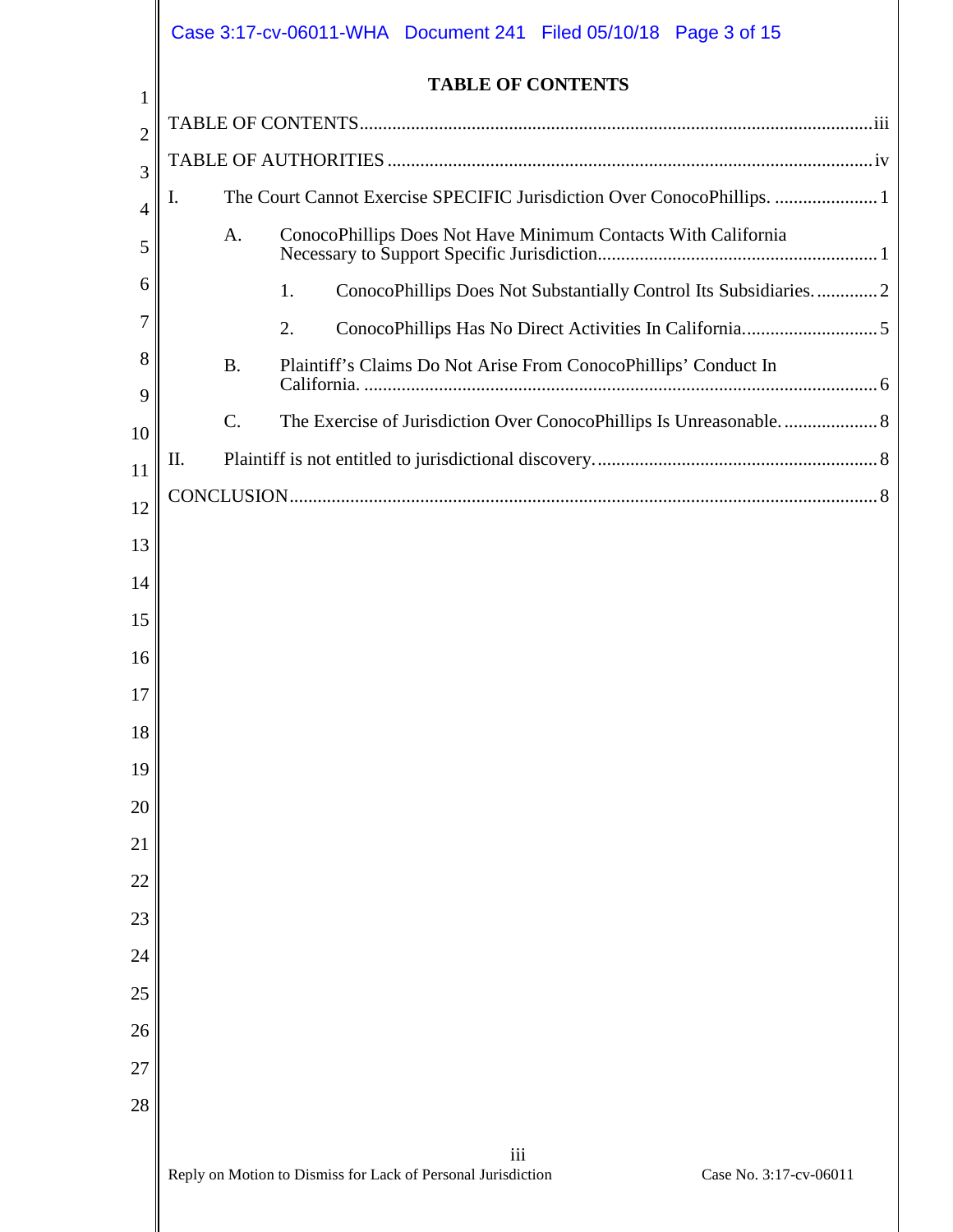|                | Case 3:17-cv-06011-WHA  Document 241  Filed 05/10/18  Page 4 of 15                           |
|----------------|----------------------------------------------------------------------------------------------|
| 1              | <b>TABLE OF AUTHORITIES</b>                                                                  |
| $\overline{2}$ | <b>CASES</b>                                                                                 |
| 3              | Axiom Foods, Inc. v. Acerchem Int'l, Inc.,                                                   |
| 4<br>5         | <b>BBA</b> Aviation PLC v. Super. Ct.,                                                       |
| 6              | Buelow v. Plaza Motors of Brooklyn, Inc.,                                                    |
| 7              | Calvert v. Huckins,                                                                          |
| 8<br>9         | Cannon Mfg. Co. v. Cudahy Packing Co.,                                                       |
| 10             | Commc'ns Network Billing, Inc. v. ILD Telecomms., Inc.,                                      |
| 11<br>12       | ConocoPhillips v. 261 E. Merrick Rd. Corp.,                                                  |
| 13             | Daimler AG v. Bauman,                                                                        |
| 14             | Data Disc, Inc. v. Sys. Tech. Assocs., Inc.,                                                 |
| 15<br>16       | Doe v. Am. Nat'l Red Cross,                                                                  |
|                | $17 \parallel Doe$ v. Unocal Corp.,                                                          |
| 18<br>19       | DVI, Inc. v. Super. Ct.,                                                                     |
| 20             | F. Hoffman-La Roche, Inc. v. Super. Ct.,                                                     |
| 21             | Harris Rutsky & Co. Ins. Servs., Inc. v. Bell & Clements Ltd.,                               |
| 22<br>23       | In re Packaged Seafood Prods. Antitrust Litig.,                                              |
| 24             | Jenkins v. Cnty. of Riverside,                                                               |
| 25<br>26       | Martinez v. Aero Caribbean,                                                                  |
| 27             | Pebble Beach Co. v. Caddy,                                                                   |
| 28             | Sammons Enters., Inc. v. Super. Ct.,                                                         |
|                | 1V<br>Case No. 3:17-cv-06011<br>Reply on Motion to Dismiss for Lack of Personal Jurisdiction |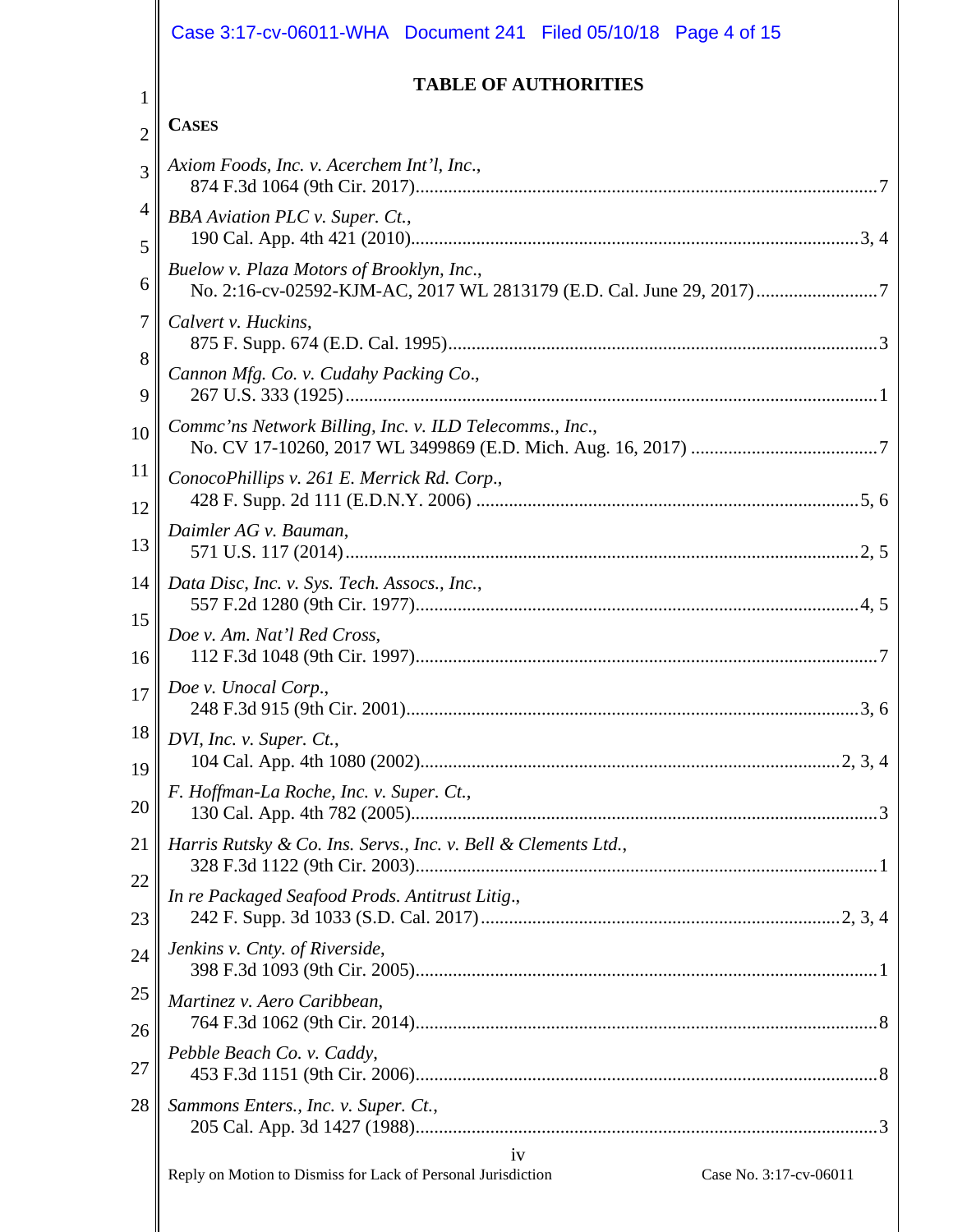|                | Case 3:17-cv-06011-WHA  Document 241  Filed 05/10/18  Page 5 of 15                          |
|----------------|---------------------------------------------------------------------------------------------|
| $\mathbf{1}$   | Smith v. Brinker Int'l, Inc.,                                                               |
| $\mathbf{2}$   | Sonora Diamond Corp. v. Super. Ct.,                                                         |
| 3              | Terracom v. Valley Nat'l Bank,                                                              |
| 4              |                                                                                             |
| 5              | Virtualmagic Asia, Inc. v. Fil-Cartoons, Inc.,                                              |
| 6              | Williams v. Yamaha Motor Corp., Ltd.,                                                       |
| $\overline{7}$ |                                                                                             |
| 8              |                                                                                             |
| 9              |                                                                                             |
| 10<br>11       |                                                                                             |
| 12             |                                                                                             |
| 13             |                                                                                             |
| 14             |                                                                                             |
| 15             |                                                                                             |
| 16             |                                                                                             |
| 17             |                                                                                             |
| 18             |                                                                                             |
| 19             |                                                                                             |
| 20             |                                                                                             |
| 21             |                                                                                             |
| 22             |                                                                                             |
| 23             |                                                                                             |
| 24             |                                                                                             |
| 25             |                                                                                             |
| 26             |                                                                                             |
| 27             |                                                                                             |
| 28             |                                                                                             |
|                | V<br>Reply on Motion to Dismiss for Lack of Personal Jurisdiction<br>Case No. 3:17-cv-06011 |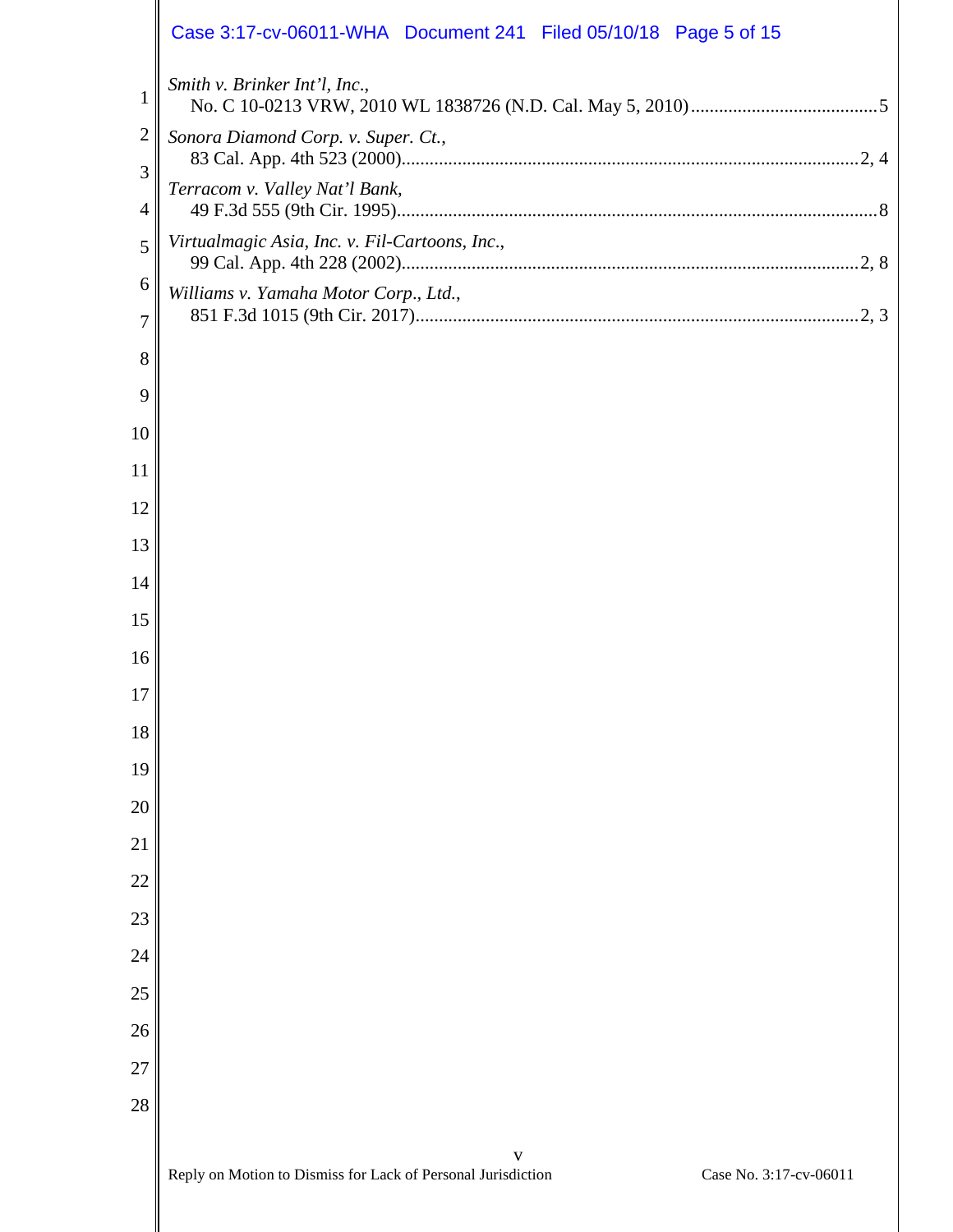#### Case 3:17-cv-06011-WHA Document 241 Filed 05/10/18 Page 6 of 15

1 2 3 4 5 6 7 8 9 Plaintiff argues that, because ConocoPhillips exercises "substantial control" over its subsidiaries by making business decisions and setting companywide policy, its direct and indirect subsidiaries are its agents and therefore their forum contacts can be attributed to ConocoPhillips.<sup>[1](#page-5-0)</sup> But Plaintiff has not alleged any level of control over and above the general executive control incident to ConocoPhillips' status as a parent. Its allegations of control are contradicted by the Dodson Declaration; rely on unfounded speculation; have in many instances been rejected by California courts in prior cases; and fall short of making out a *prima facie* case for jurisdiction. The Court should dismiss the First Amended Complaints for lack of personal jurisdiction, without affording any opportunity for jurisdictional discovery.

#### 10 11 **I. THE COURT CANNOT EXERCISE SPECIFIC JURISDICTION OVER CONOCOPHILLIPS.**

12

#### **A. ConocoPhillips Does Not Have Minimum Contacts With California.**

13 14 15 16 17 18 19 20 21 Plaintiff argues that the forum contacts of ConocoPhillips' direct and indirect subsidiaries must be attributed to it because ConocoPhillips "was and is the decisionmaker for its corporate family on fossil fuel production levels and managing climate change policies and risks." Opp. 1. But it is black letter law that the forum contacts of a subsidiary may not be attributed to a parent company solely on the basis of the corporate relationship. *See Cannon Mfg. Co. v. Cudahy Packing Co*., 267 U.S. 333, 335 (1925). As the Ninth Circuit has explained, "a parent-subsidiary relationship alone is insufficient to attribute the contacts of the subsidiary to the parent for jurisdictional purposes." *Harris Rutsky & Co. Ins. Servs., Inc. v. Bell & Clements Ltd.*, 328 F.3d 1122, 1134 (9th Cir. 2003) (noting this "well-established" principle).

22 23 24 25 26 In addition to the allegations made in the First Amended Complaints, Oak. FAC ¶¶ 24, 52-54; SF FAC ¶¶ 24, 52-54, Plaintiff relies on Form 10-K filings that ConocoPhillips made with the Securities & Exchange Commission, as well as questionnaire responses provided to the Carbon Disclosure Project, to argue that ConocoPhillips "makes the business decision to produce fossil fuels," Opp. 1; "optimizes its oil and gas portfolio to fit its strategic plan," including

- <span id="page-5-0"></span>27 28 1 By failing to oppose that portion of ConocoPhillips' motion, Plaintiff has waived any claim of general jurisdiction. *See Jenkins v. Cnty. of Riverside*, 398 F.3d 1093, 1095 n.4 (9th Cir. 2005).
-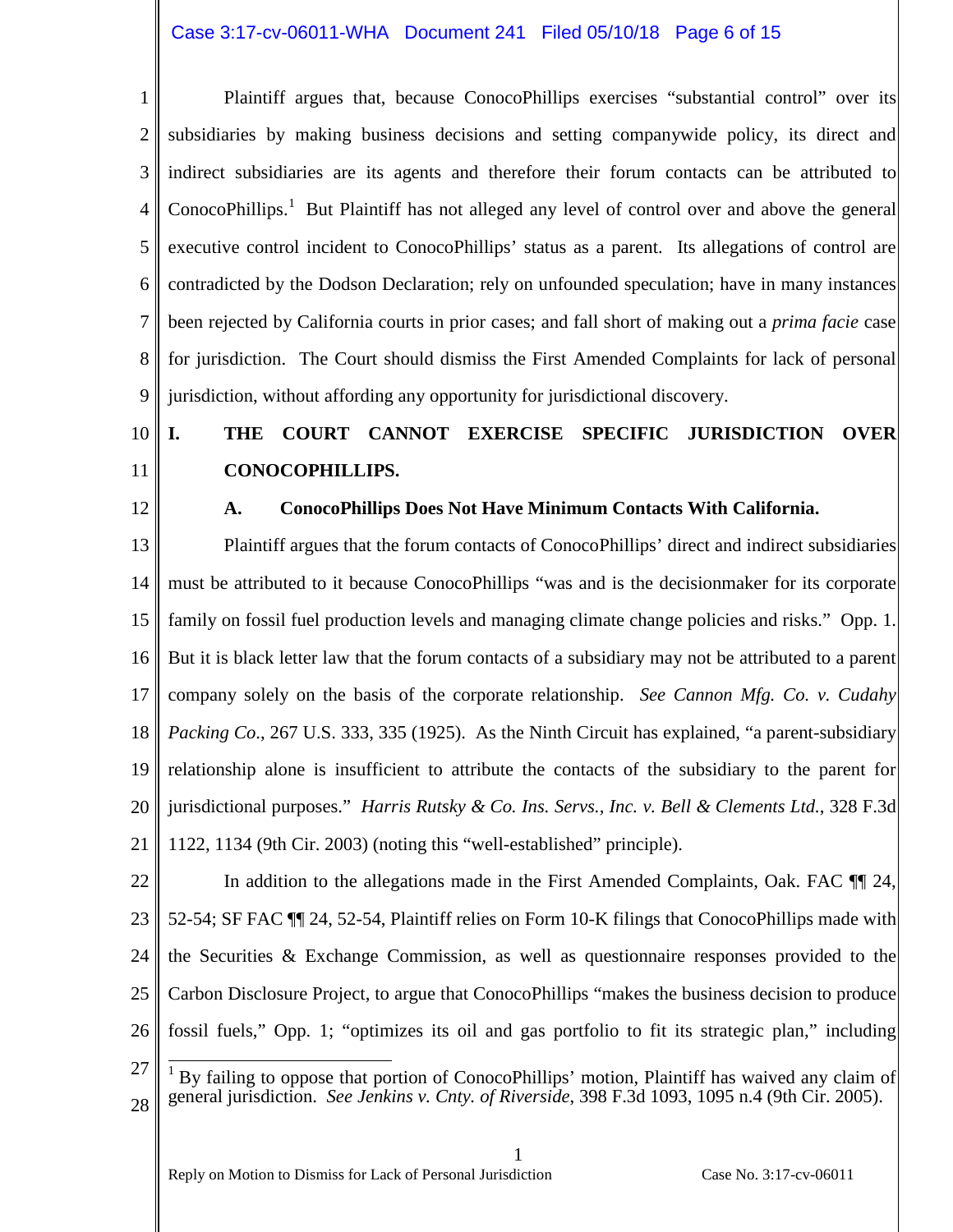#### Case 3:17-cv-06011-WHA Document 241 Filed 05/10/18 Page 7 of 15

1 2 3 4 5 setting specific targets for revenues, Opp. 2; demonstrates control over its subsidiaries by using phrases such as "the Company," "we," "our," and "us" in its 10-K filings, statements that "in context, can only refer to parent functions," Opp. 2; and allocates to its board or a committee of the board "direct responsibility for climate change within the company," including development of a Climate Action Plan and factoring in carbon impacts into business decision making, Opp. 3.

6

#### **1. ConocoPhillips Does Not Substantially Control Its Subsidiaries.**

7 8 9 10 11 12 13 14 15 16 17 18 19 20 21 22 Even if these allegations are taken as true, they do not show that ConocoPhillips substantially controls its subsidiaries. "[U]nder any standard for finding an agency relationship, the parent company must have the right to *substantially control* its subsidiary's activities." *Williams v. Yamaha Motor Corp*.*, Ltd.*, 851 F.3d 1015, 1024–25 (9th Cir. 2017) (emphasis added).<sup>[2](#page-6-0)</sup> But "some degree of control is an ordinary and necessary incident of the parent's ownership of the subsidiary." *Virtualmagic Asia, Inc. v. Fil-Cartoons, Inc*., 99 Cal. App. 4th 228, 245 (2002). A plaintiff alleging that a subsidiary is an agent of its corporate parent must thus show a level of control that "reflect[s] the parent's purposeful disregard of the subsidiary's independent corporate existence." *Sonora Diamond Corp. v. Super. Ct.*, 83 Cal. App. 4th 523, 542 (2000). "The parent's general executive control over the subsidiary is not enough; rather there must be a strong showing beyond simply facts evidencing 'the broad oversight typically indicated by [the] common ownership and common directorship' present in a normal parentsubsidiary relationship." *In re Packaged Seafood Prods. Antitrust Litig*., 242 F. Supp. 3d 1033, 1063 (S.D. Cal. 2017) (quoting *Sonora Diamond*, *supra*); *see also DVI, Inc. v. Super. Ct.*, 104 Cal. App. 4th 1080, 1094 (2002) (same). Because the standard for showing control is so stringent, "[i]t is the 'rare occasion' where a court is willing to treat a parent and subsidiary as

- 23
- 24

2

<span id="page-6-0"></span><sup>25</sup> 26 27 2 The Supreme Court's decision in *Daimler AG v. Bauman* was hardly a full-throated endorsement of the use of agency analysis for specific jurisdiction. *See* 571 U.S. 117, 135 n.13 (2014) ("Agency relationships, we have recognized, *may* be relevant to the existence of specific jurisdiction.") (emphasis added). The Ninth Circuit, in turn, simply "[a]ssum[ed]" that "some standard of agency continues to be 'relevant to the existence of *specific* jurisdiction.'" *Williams*, 851 F.3d at 1023–24. ConocoPhillips explicitly preserves the question whether agency remains a viable theory of specific jurisdiction under *Daimler* and its progeny.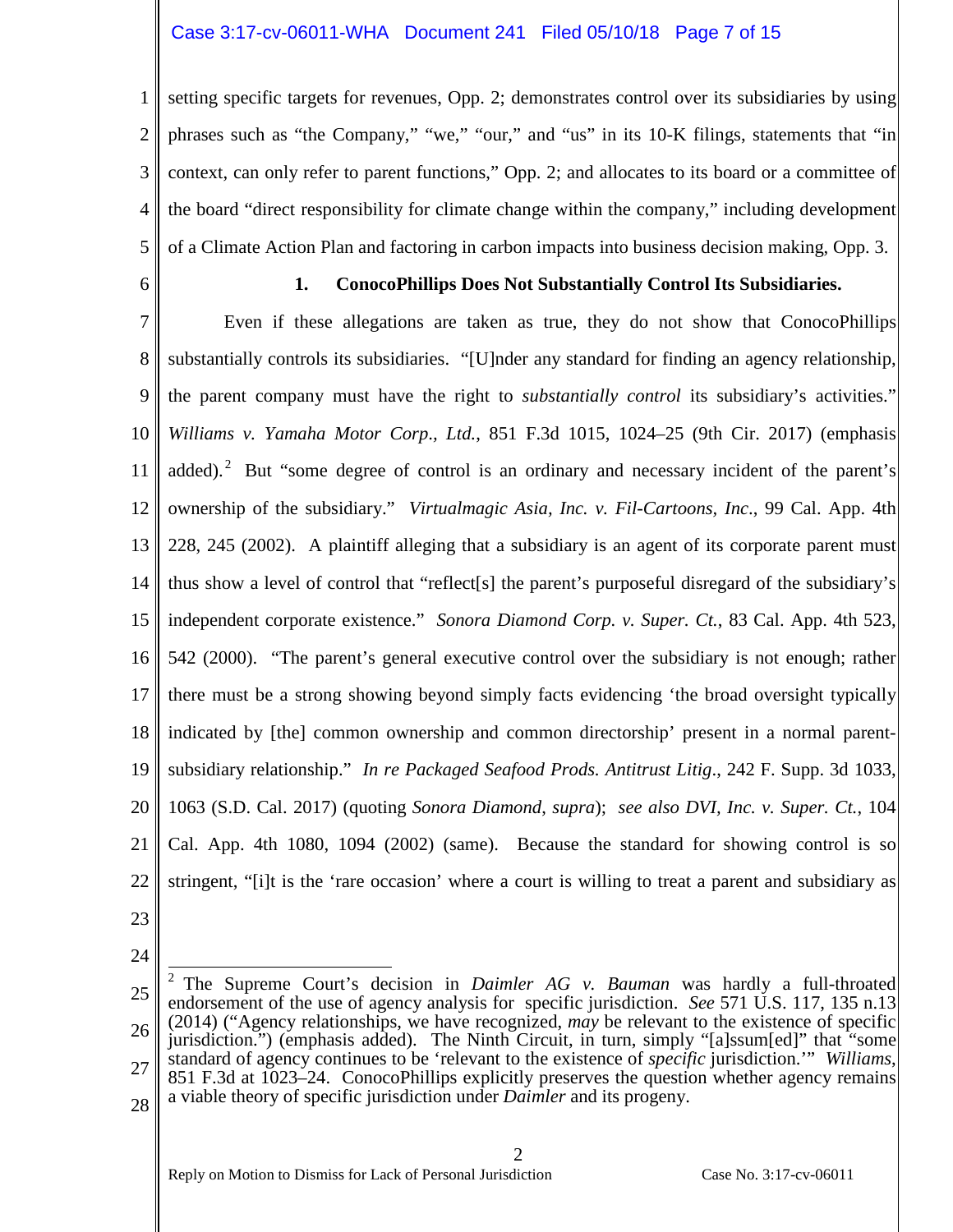# Case 3:17-cv-06011-WHA Document 241 Filed 05/10/18 Page 8 of 15

| $\mathbf{1}$   | one entity for jurisdictional purposes." F. Hoffman-La Roche, Inc. v. Super. Ct., 130 Cal. App.   |
|----------------|---------------------------------------------------------------------------------------------------|
| $\overline{2}$ | 4th 782, 797 (2005) (quoting Calvert v. Huckins, 875 F. Supp. 674, 678 (E.D. Cal. 1995)).         |
| 3              | Attributes that courts have rejected as evidence of substantial control include:                  |
| 4              | Overlaps in board membership, including overlap in the membership of committees                   |
| 5              | charged with "operational management and for implementing" the parent's                           |
| 6              | decisions, BBA Aviation PLC v. Super. Ct., 190 Cal. App. 4th 421, 433 (2010);                     |
| 7              | Capitalization of the subsidiary by the parent, so long as the parent "maintain[s] the            |
| 8              | corporate formalities by properly documenting its loans and capital contributions,"               |
| 9              | Doe v. Unocal Corp., 248 F.3d 915, 928 (9th Cir. 2001), overruled in non-relevant                 |
| 10             | part by Williams, 851 F.3d at 1024;                                                               |
| 11             | The use of the word "we" in annual reports or filings required under federal law to               |
| 12             | describe the parent and its subsidiaries, see BBA Aviation, 190 Cal. App. 4th at 432              |
| 13             | ("[T]he use of 'we' or 'the Company' or 'BBA' does not prove that BBA and [its                    |
| 14             | subsidiary] Ontic were a single entity in practice and does not turn a holding company            |
| 15             | into an operating company."); see also DVI, Inc., 104 Cal. App. 4th at 1095.                      |
| 16             | The use of the word "portfolio" to describe a parent's suite of subsidiaries, see BBA             |
| 17             | Aviation, 190 Cal. App. 4th at 432 (noting that "references to [a parent's] subsidiaries          |
| 18             | as a 'portfolio'" actually suggests "a passive role in operations");                              |
| 19             | Influence by the parent over hiring and firing, see Sammons Enters., Inc. v. Super.               |
| 20             | Ct., 205 Cal. App. 3d 1427, 1430 (1988); and                                                      |
| 21             | Use of the parent's logos, see BBA Aviation, 190 Cal. App. 4th at 434–35.                         |
| 22             | Most importantly, a parent setting companywide policy is not evidence of substantial              |
| 23             | control. It is "unremarkable" that a parent would have a "measurable degree of influence over its |
| 24             | subsidiary." In re Packaged Seafood, 242 F. Supp. 3d at 1064. It is equally unremarkable that     |
| 25             | the parent's board, or a committee thereof, would oversee "operational management" and be         |
| 26             | responsible "for implementing" the parent board's decisions. BBA Aviation, 190 Cal. App. 4th at   |
| 27             | 433. To establish substantial control, "the parent must be shown to have moved beyond the         |
| 28             | establishment of general policy and direction for the subsidiary and in effect taken over         |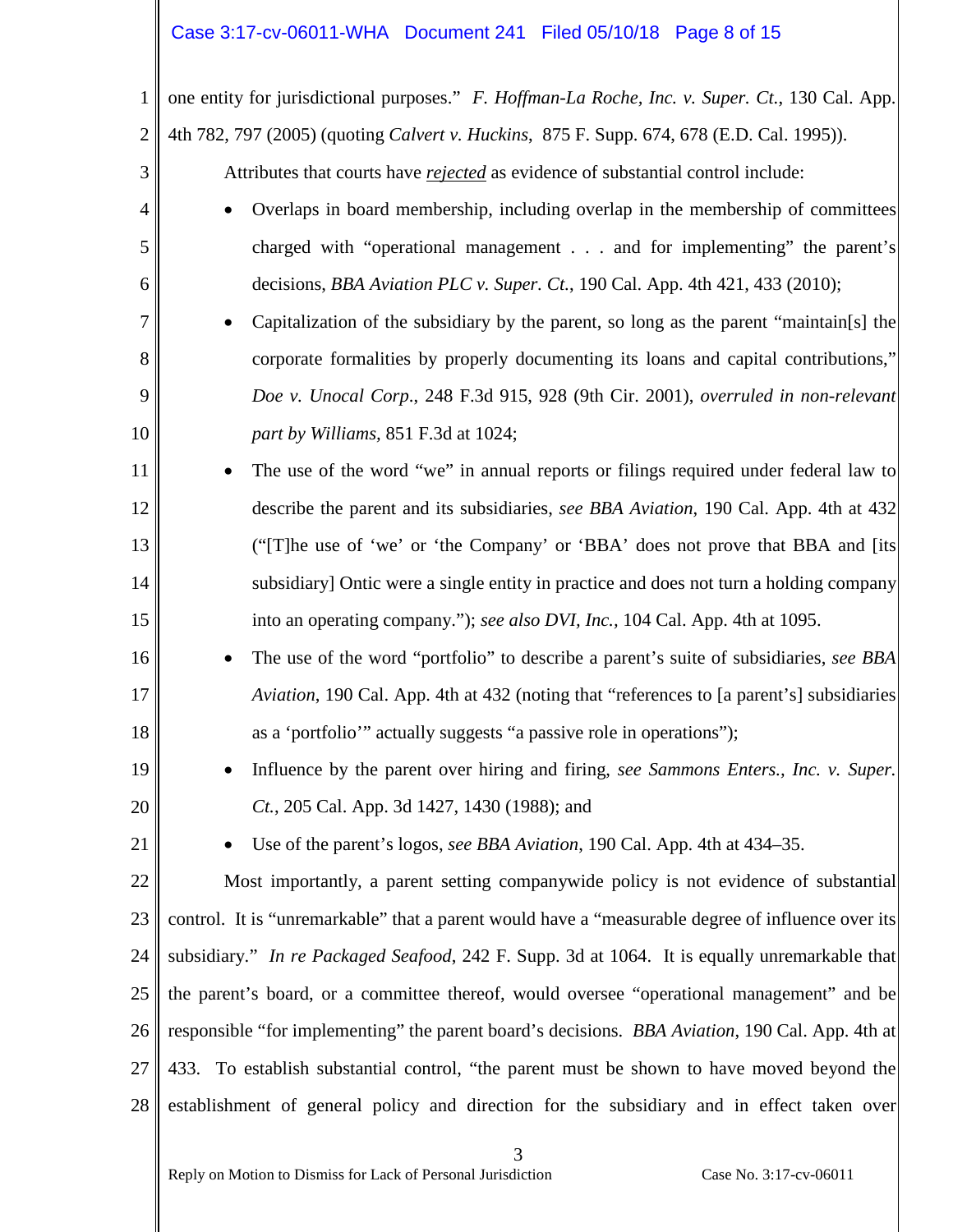#### Case 3:17-cv-06011-WHA Document 241 Filed 05/10/18 Page 9 of 15

1 2 performance of the subsidiary's *day-to-day* operations in carrying out that policy." *Sonora Diamond*, 83 Cal. App. 4th at 542 (original italics).

3 4 5 6 7 8 9 10 11 12 13 14 15 16 17 18 19 20 21 22 23 24 25 26 Under this stringent standard, Plaintiff's allegations of control fall woefully short, even if they could be fully proved. Plaintiff's reliance on the use of "we" and other collective words in the ConocoPhillips 10-K has been repeatedly rejected by California courts as a basis for asserting specific jurisdiction over the parent. *See BBA Aviation*, 190 Cal. App. 4th at 432; *DVI*, 104 Cal. App. 4th at 1095. The fact that the parent's board determines "development plans" for the company and its subsidiaries, sets financial goals for optimization of assets, settles on climate change policy, and determines how to factor climate change impacts into business decisions is "unremarkable" and indicates nothing more than the fact that ConocoPhillips is the parent. *In re Packaged Seafood*, 242 F. Supp. 3d at 1064. Plaintiff has not alleged in its First Amended Complaint, or offered even a scintilla of evidence in its opposition—to say nothing of making the requisite "strong showing," *id.* at 1063—that ConocoPhillips' control of its subsidiaries is "pervasive and continual" or that the parent has "in effect taken over performance of the subsidiary's *day-to-day* operations in carrying . . . polic[ies]" set by the board. *Sonora Diamond*, 83 Cal. App. 4th at 542 (original italics). In fact, the uncontradicted facts of the Dodson Declaration demonstrate the care that ConocoPhillips takes to respect corporate formalities vis-àvis its subsidiaries, direct and indirect. Dodson Decl. ¶ 15 ("ConocoPhillips follows all corporate formalities and respects the corporate separateness of its direct and indirect subsidiaries" and "those indirect subsidiaries that are allowed and/or required to have officers, have their own officer structures and their own governance structures that appoint their officers."); *id*. ¶ 14 (subsidiaries are "separately capitalized from ConocoPhillips" and "ConocoPhillips Company has its own assets, cash flows, and income" and "maintains separate bank accounts"). These averments are uncontradicted and must be credited by the Court. *See Data Disc, Inc. v. Sys. Tech. Assocs., Inc.*, 557 F.2d 1280, 1284–86 (9th Cir. 1977). Taken together, they belie any argument that ConocoPhillips substantially controls its subsidiaries.

27

28 The fallacy of Plaintiff's "control" argument is apparent when one considers the converse: what parent company *wouldn't* be liable for its subsidiaries' forum contacts under

 $\Delta$ 

Reply on Motion to Dismiss for Lack of Personal Jurisdiction Case No. 3:17-cv-06011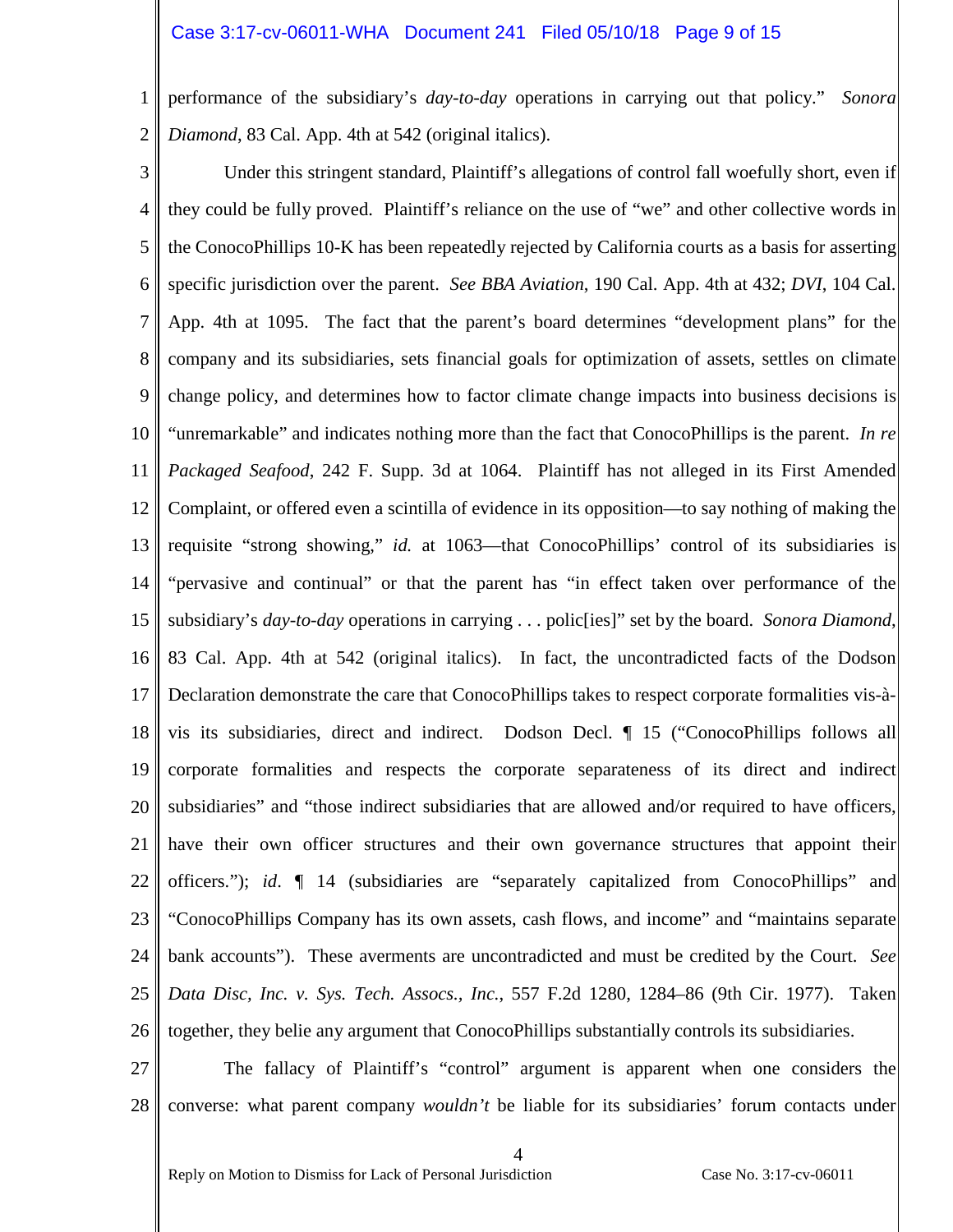#### Case 3:17-cv-06011-WHA Document 241 Filed 05/10/18 Page 10 of 15

1 2 3 Plaintiff's theory? The reality is that Plaintiff's jurisdictional theory "stacks the deck, for it will always yield a pro-jurisdiction answer." *Daimler*, 571 U.S. at 136. For these reasons, it must be rejected and ConocoPhillips' motion to dismiss granted.

4

#### **2. ConocoPhillips Has No Direct Activities In California.**

5 6 7 8 9 10 11 12 13 14 15 16 Plaintiff also alleges "[u]pon information and belief" that ConocoPhillips entered into supply contracts "with operators of Conoco-branded retail stations in California, and/or distributors, which, among other things, required these operators to sell only gasoline with Conoco proprietary additives, and for supply of certain volumes of such gasoline to Conocobranded stations." Oak. FAC ¶ 55; SF FAC ¶ 55. This is the only allegation in the First Amended Complaints that ConocoPhillips itself (as opposed to its subsidiaries) took action in California. In its opposition, Plaintiff expands on this allegation, pointing to a federal lawsuit in the Eastern District of New York in which ConocoPhillips supposedly "licensed the 'Exxon' trademark in New York" and, as part of that agreement, "required delivery of minimum volumes of proprietary gasoline." Opp. 4 (citing *ConocoPhillips v. 261 E. Merrick Rd. Corp*., 428 F. Supp. 2d 111, 126 & n.1 (E.D.N.Y. 2006)). Plaintiff argues that "it is reasonable to assume that Conoco[Phillips] has used the same practice for its own brands" in California. Opp. 5.

17 18 19 20 21 22 23 24 This allegation cannot be credited by the Court, as it is directly contradicted by the Dodson Declaration. *See* Dodson Decl. ¶ 8; *see also Data Disc*, 557 F.2d at 1286 (court cannot credit jurisdictional allegations directly contradicted by affidavit). Even on its face, this allegation amounts to nothing more than speculation about what ConocoPhillips must have done in California based on alleged conduct occurring in New York under a different set of contracts. Such speculation is not a proper basis for finding jurisdiction. *See Smith v. Brinker Int'l, Inc*., No. C 10-0213 VRW, 2010 WL 1838726, at \*3 (N.D. Cal. May 5, 2010) ("The court may not base its jurisdiction on speculation and conjecture.").

25 26 27 28 In any event, Plaintiff is wrong about the New York contracts that supposedly give rise to an inference of conduct in California. In *261 E. Merrick Rd. Corp*., a New York gas station owner "entered into three separate but related agreements (collectively, the 'Contract Dealer Account Agreements' or 'CDA Agreements') with Exxon Company, U.S.A. (a division of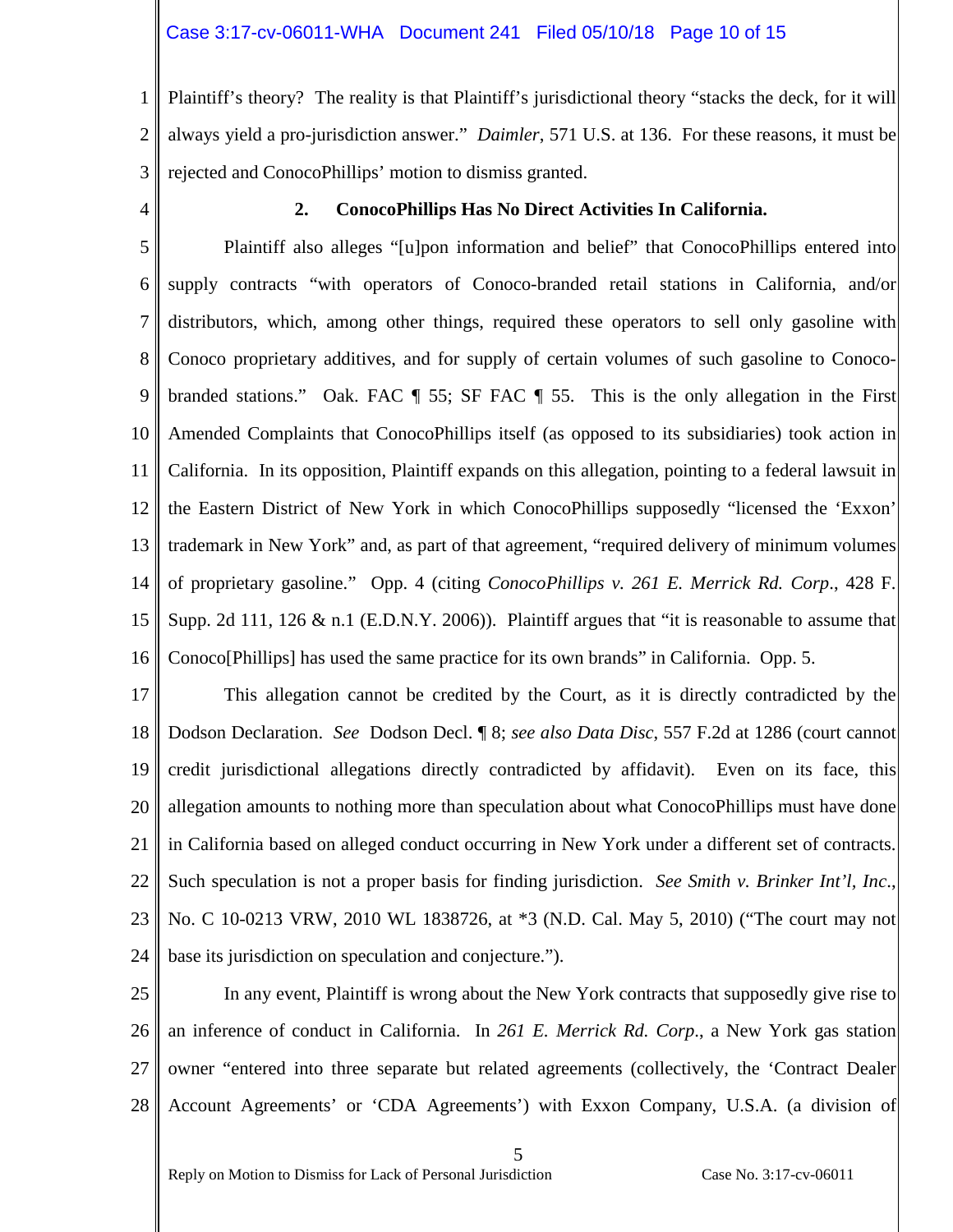#### Case 3:17-cv-06011-WHA Document 241 Filed 05/10/18 Page 11 of 15

1 2 3 4 5 6 7 8 9 10 11 12 13 14 15 16 Exxon Corporation[)]" in 1996. 428 F. Supp. 2d at 114. Under those agreements, the station owner was required "to sell only Exxon-branded gasoline and petroleum products for a period of ten years," through 2006. *Id*. During the course of this agreement, on December 1, 1999, "Tosco Corporation . . . acquired Exxon's retail marketing assets in New York and elsewhere, including the CDA Agreements." *Id*. at 117 n.1. Tosco was acquired by Phillips Petroleum Company in 2001, which later became ConocoPhillips Company, a wholly-owned direct subsidiary of ConocoPhillips. In 2003, Tosco merged with ConocoPhillips Company, leaving ConocoPhillips Company as the surviving entity. Dodson Decl. ¶ 17; *see also 261 E. Merrick Rd. Corp*., 428 F. Supp. 2d at 117 n.1. "Neither Tosco Corporation nor any of its successors-ininterest ever merged or otherwise consolidated with ConocoPhillips." Dodson Decl. ¶ 17. Given this history, it is not *at all* "reasonable to assume that Conoco[Phillips] has used the same practice for its own brands," as Plaintiff theorizes. Opp. 5. Plaintiff cannot transform this *sui generis* case—involving another brand of gasoline sold in another State pursuant to another company's sales agreement—into evidence of what ConocoPhillips *might* be doing in California. Because ConocoPhillips has no activities at all in California, this Court's exercise of jurisdiction over it is not consistent with due process, and its motion to dismiss must be granted.

17

### **B. Plaintiff's Claims Do Not Arise From ConocoPhillips' Conduct In California.**

18 19 20 21 22 23 Even if the Court credits Plaintiff's "substantial control" allegations and attributes its subsidiaries' activities to ConocoPhillips, the Court still would not have jurisdiction over Defendant. This is because Plaintiff has not adequately alleged that its claims "arise out of or relate to the defendant's contacts with the forum." *Bristol-Myers Squibb Co. v. Super. Ct. of Cal., S.F. Cnty*., 137 S. Ct. 1773, 1780 (2017) (alterations accepted) (quoting *Daimler*, 571 U.S. at 127).

24 25 26 27 28 Plaintiff claims that ConocoPhillips argues that the Ninth Circuit's "but-for" test for determining whether a claim arises out of a defendant's forum contacts is not satisfied, because its subsidiaries' "fossil fuel activities in California did not by themselves cause all of the Cities' injuries." Opp. 9. Not so. The salient question is whether the alleged in-state conduct was a "necessary" cause of the injury, *Unocal Corp*., 248 F.3d at 925, or merely an "attenuated" or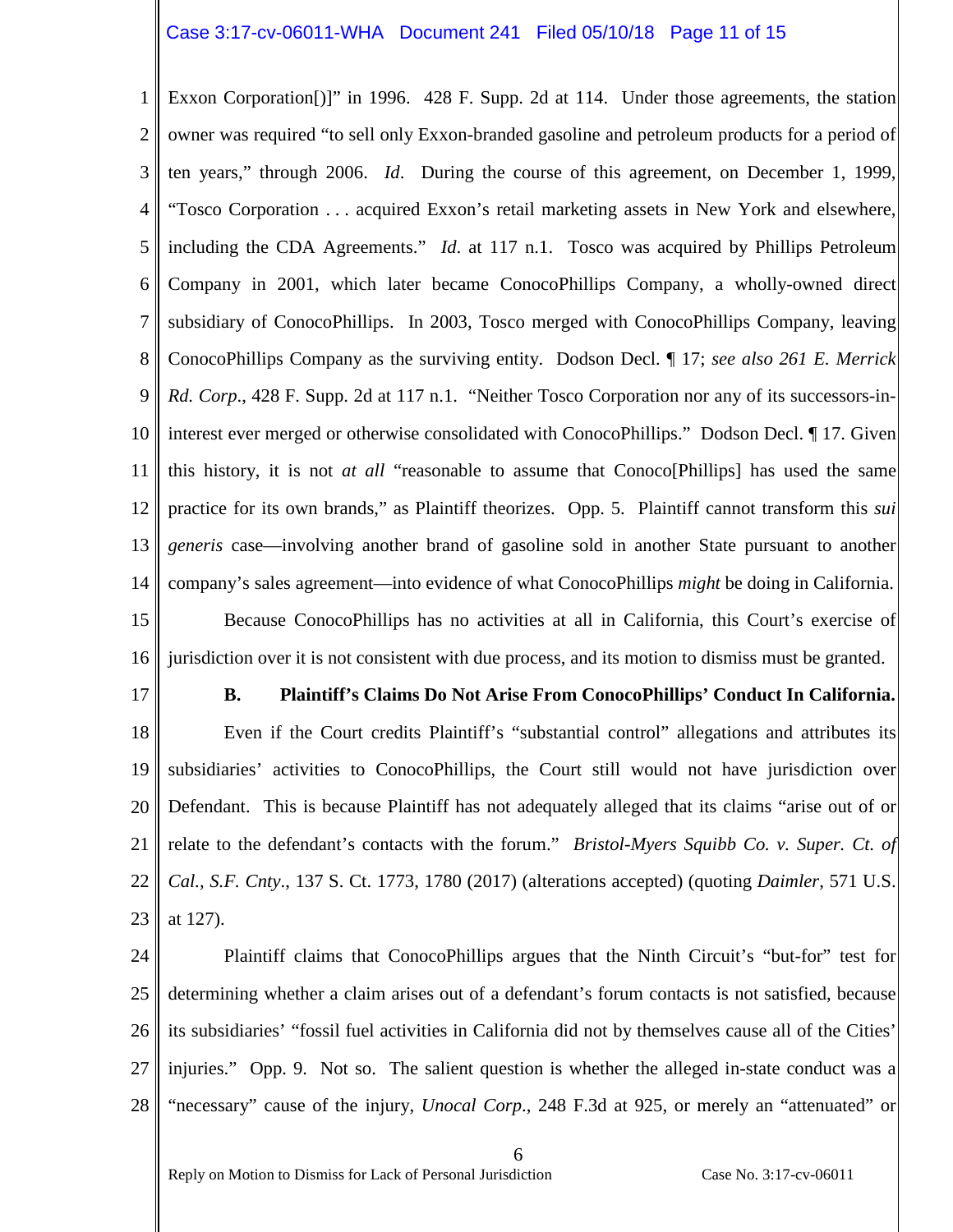#### Case 3:17-cv-06011-WHA Document 241 Filed 05/10/18 Page 12 of 15

1 2 3 4 5 6 7 8 9 10 "isolated" activity within the forum state with little connection to the alleged injury, *Axiom Foods, Inc. v. Acerchem Int'l, Inc*., 874 F.3d 1064, 1068, 1070 (9th Cir. 2017). This inquiry assumes that there can be some in-state activity that is nonetheless too minimal or presents too attenuated a connection to the alleged injury to support specific jurisdiction. *See Doe v. Am. Nat'l Red Cross*, 112 F.3d 1048, 1051 (9th Cir. 1997) (no jurisdiction if in-state conduct has only an "attenuated" or "peripheral" relationship to the claims). Plaintiff, who bears the burden on jurisdiction, has not adequately pleaded any facts showing that ConocoPhillips' subsidiaries' in-state activities (many of them that occurred in the past, by Plaintiff's admission, *see* Oak. FAC ¶¶ 53-55; SF FAC ¶¶ 53-55), were the necessary cause of Plaintiff's alleged injury, rather than attenuated, isolated, or peripheral acts with little connection to the alleged nuisance.

11 12 13 14 15 16 17 18 19 20 21 22 23 24 25 26 27 28 There is also no connection between California and the conduct Plaintiff alleges actually caused the alleged nuisance. The gravamen of Plaintiff's claims is that Defendants allegedly misled the public and regulators by promoting continued use of fossil fuels in the face of their actual knowledge that this use would cause sea-level rise and attendant injuries. Oak. FAC ¶¶ 104-16, 147; SF FAC ¶¶ 104-16, 147. But even if true, none of this alleged policy- and decisionmaking or opinion-shaping conduct, so central to Plaintiff's substantive claims *and* its jurisdictional averments, occurred *in California*. If ConocoPhillips exercises substantial control over its subsidiaries, as Plaintiff alleges, as a simple matter of common sense that control was exercised from the company's headquarters in Texas. *See, e.g*., *Commc'ns Network Billing, Inc. v. ILD Telecomms., Inc*., No. CV 17-10260, 2017 WL 3499869, at \*4–5 (E.D. Mich. Aug. 16, 2017) (granting motion to dismiss because "the critical question is where [d]efendant allegedly made the decision to withhold [plaintiff]'s payments," which would have occurred outside of the forum); *Buelow v. Plaza Motors of Brooklyn, Inc*., No. 2:16-cv-02592-KJM-AC, 2017 WL 2813179, at \*4 (E.D. Cal. June 29, 2017) (granting motion to dismiss where all alleged wrongdoing occurred in New York, and none of the "defendant's suit-related conduct" was connected to California). Under Plaintiff's theory, *all* of the conduct that allegedly brought about its injury—not just some unquantified and indeterminate fraction of the whole—has its root in decisions made in Texas, the forum where ConocoPhillips operates.

Reply on Motion to Dismiss for Lack of Personal Jurisdiction Case No. 3:17-cv-06011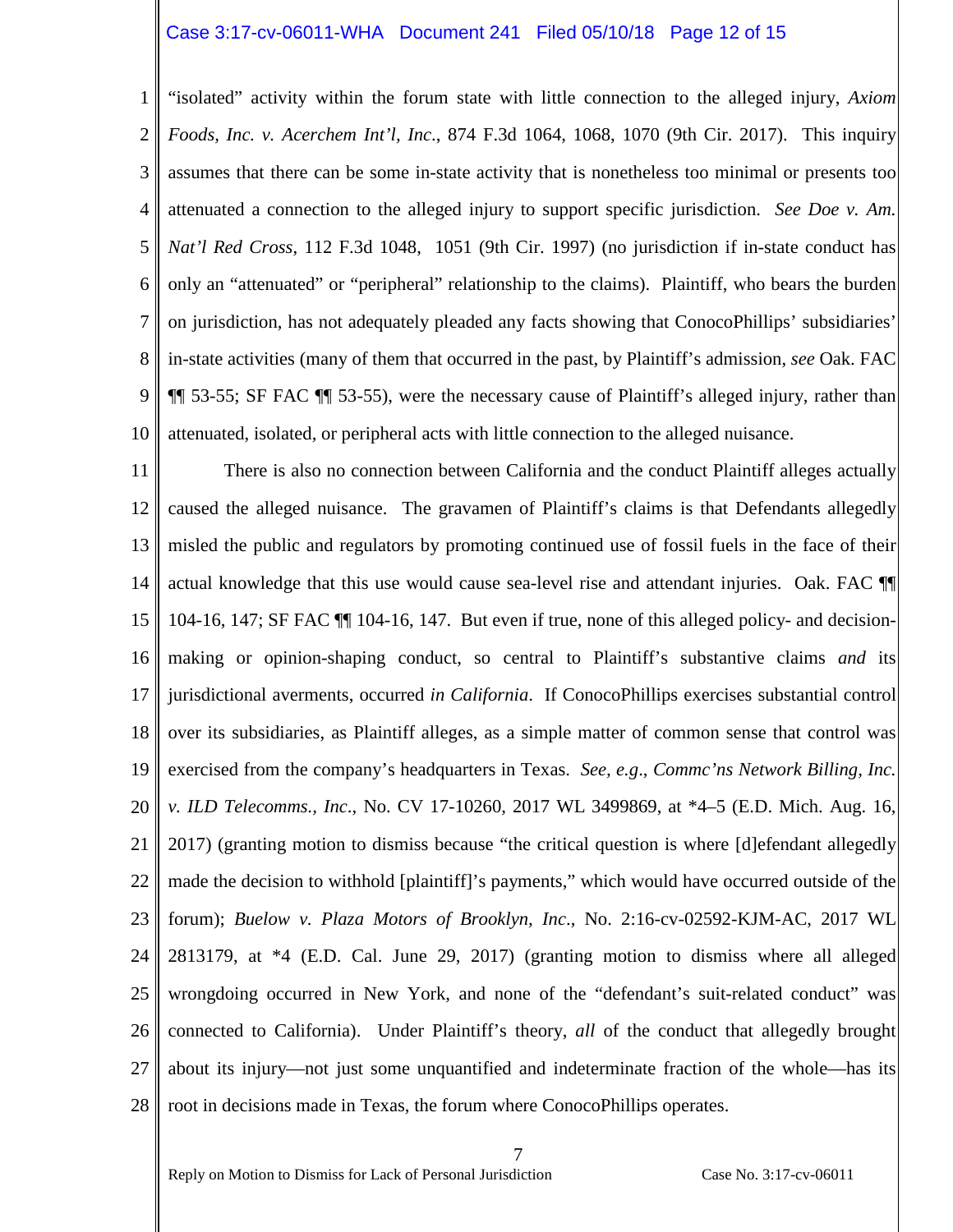1

#### **C. The Exercise of Jurisdiction Over ConocoPhillips Is Unreasonable.**

2 3 4 5 6 As recited in ConocoPhillips' motion, "[t]he law of personal jurisdiction is asymmetrical and is primarily concerned with the defendant's burden." *Terracom v. Valley Nat'l Bank*, 49 F.3d 555, 561 (9th Cir. 1995). As set forth in the Dodson Declaration, ConocoPhillips has no offices, personnel, facilities, or other ties to this forum, and it has no books and records located in this forum. Dodson Decl. ¶¶ 9-12. Plaintiff does not dispute any of these statements.

#### 7 **II. PLAINTIFF IS NOT ENTITLED TO JURISDICTIONAL DISCOVERY.**

8 9 10 11 12 13 14 15 Plaintiff's request for jurisdictional discovery should be denied. Plaintiff seeks jurisdictional discovery on "Conoco[Phillips'] role as the ultimate decisionmaker with respect to levels of companywide production of fossil fuels, including taking into account climate change, and its decisions to have its subsidiaries . . . carry out that decision." Opp. 14. But as demonstrated above, serving as the decision maker and seeing to the implementation of the parent board's decisions is not evidence that a parent company substantially controls its subsidiaries. *Supra* at § I.A. This influence is no more than a "necessary incident" of the parentsubsidiary relationship. *Virtualmagic Asia*, 99 Cal. App. 4th at 245.

16 17 18 19 20 21 22 Plaintiff has not alleged a single contested fact, or even identified a potential inference, that if true might tend to show that ConocoPhillips exercises substantial control over its subsidiaries. Under these circumstances, "[a]dditional jurisdictional discovery would be futile." *Martinez v. Aero Caribbean*, 764 F.3d 1062, 1071 (9th Cir. 2014); *see also Pebble Beach Co. v. Caddy*, 453 F.3d 1151, 1160 (9th Cir. 2006) (jurisdictional discovery not warranted where "a plaintiff's claim of personal jurisdiction appears to be both attenuated and based on bare allegations in the face of specific denials made by the defendants").

# 23

## **CONCLUSION**

24 25 Considering the foregoing, the Court cannot exercise personal jurisdiction over Defendant ConocoPhillips, and its motion to dismiss should be granted.

8

- 26 27
- 28

Reply on Motion to Dismiss for Lack of Personal Jurisdiction Case No. 3:17-cv-06011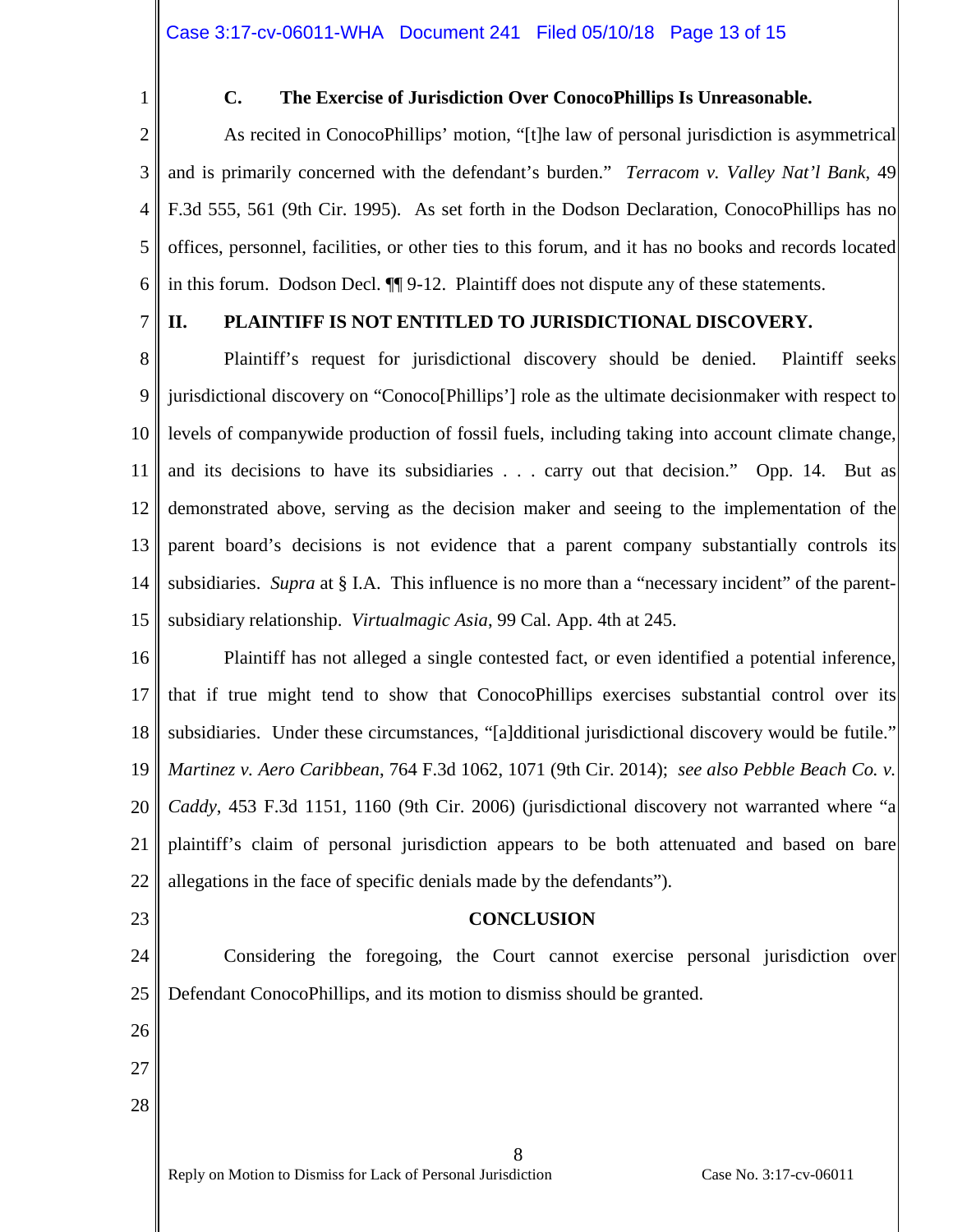|                |                                                              | Case 3:17-cv-06011-WHA  Document 241  Filed 05/10/18  Page 14 of 15 |  |
|----------------|--------------------------------------------------------------|---------------------------------------------------------------------|--|
| 1              | Dated: May 10, 2018                                          | Respectfully submitted,                                             |  |
| $\overline{2}$ |                                                              | By: /s/ George Morris                                               |  |
|                |                                                              | Tracie J. Renfroe (pro hac vice)                                    |  |
| 3              |                                                              | Carol M. Wood (pro hac vice)<br>KING & SPALDING LLP                 |  |
| 4              |                                                              | 1100 Louisiana, Suite 4000                                          |  |
|                |                                                              | Houston, TX 77002                                                   |  |
| 5              |                                                              | Telephone: (713) 751-3200<br>Facsimile: (713) 751-3290              |  |
| 6              |                                                              | Email: cwood@kslaw.com                                              |  |
| 7              |                                                              |                                                                     |  |
| 8              |                                                              | Justin A. Torres (pro hac vice)<br>KING & SPALDING LLP              |  |
|                |                                                              | 1700 Pennsylvania Ave. NW                                           |  |
| 9              |                                                              | Washington, D.C. 20006                                              |  |
| 10             |                                                              | Telephone: (202) 626-2959<br>Facsimile: (202) 626-3737              |  |
|                |                                                              | Email: jtorres@kslaw.com                                            |  |
| 11             |                                                              | Megan R. Nishikawa (SBN 271670)                                     |  |
| 12             |                                                              | Nicholas Miller-Stratton (SBN 319240)                               |  |
| 13             |                                                              | KING & SPALDING LLP                                                 |  |
| 14             |                                                              | 101 Second Street, Suite 2300<br>San Francisco, CA 94105            |  |
|                |                                                              | Telephone: (415) 318-1267                                           |  |
| 15             |                                                              | Facsimile: (415) 318-1300                                           |  |
| 16             |                                                              | Email: mnishikawa@kslaw.com                                         |  |
| 17             |                                                              | George Morris (SBN 249930)<br>KING & SPALDING LLP                   |  |
|                |                                                              | 601 South California Avenue                                         |  |
| 18             |                                                              | Suite 100                                                           |  |
| 19             |                                                              | Palo Alto, CA 94304<br>Telephone: (650) 422-6700                    |  |
| 20             |                                                              | Facsimile: (650) 422-6800                                           |  |
|                |                                                              | Email: gmorris@kslaw.com                                            |  |
| 21             |                                                              | Counsel for Defendant ConocoPhillips                                |  |
| 22             |                                                              |                                                                     |  |
| 23             |                                                              |                                                                     |  |
| 24             |                                                              |                                                                     |  |
| 25             |                                                              |                                                                     |  |
|                |                                                              |                                                                     |  |
| 26             |                                                              |                                                                     |  |
| 27             |                                                              |                                                                     |  |
| 28             |                                                              |                                                                     |  |
|                |                                                              | 9                                                                   |  |
|                | Reply on Motion to Dismiss for Lack of Personal Jurisdiction | Case No. 3:17-cv-06011                                              |  |